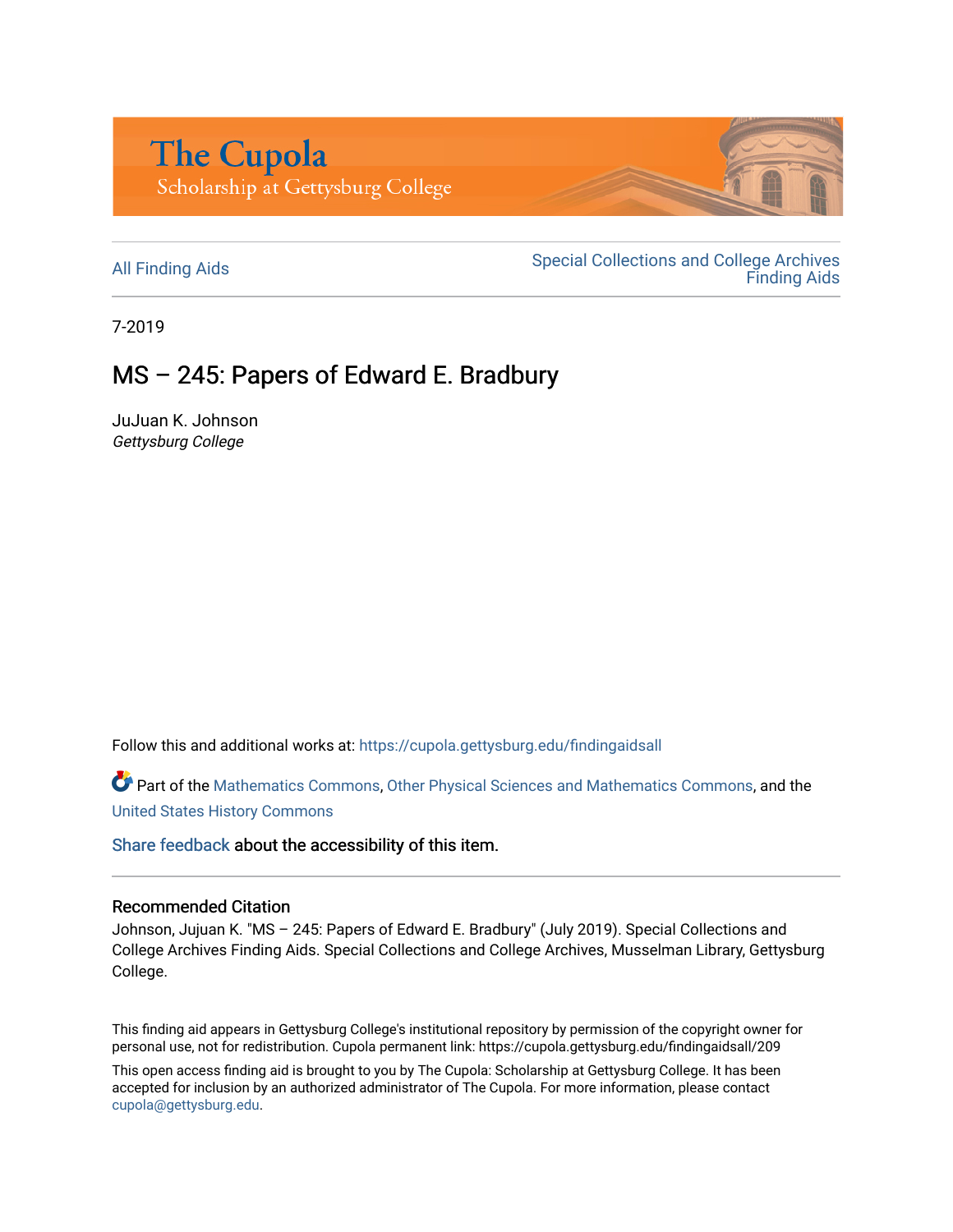## $MS - 245$ : Papers of Edward E. Bradbury

#### Description

This collection is a 50-page folio journal with the first entry on January 1, 1865 and the last entry on July 2, 1865. There are scattered math equations throughout the journal. The first four pages are instruction based about compass corrections, other navigational tasks, and deck work related to sails. In almost every entry, the day of the week is written, the time, the weather, the location of the ship Bradbury was aboard that day (mostly the U.S.S. Rhode Island), his duties for that day, leisure activities, and his personal health for that day (ex. good, fair, starving). On the inside of the back cover is a laundry list and an address for the laundress. The folio was entirely handwritten in script using both pen and pencil. The ink pen writing is dark and neat. The pencil writing is a little faint but also clear.

Special Collections and College Archives Finding Aids are discovery tools used to describe and provide access to our holdings. Finding aids include historical and biographical information about each collection in addition to inventories of their content. More information about our collections can be found on our website [https://www.gettysburg.edu/special-collections/collections/.](https://www.gettysburg.edu/special-collections/collections/)

#### Keywords

US Navy, Abraham Lincoln, journal, Edward Emerson Bradbury

#### **Disciplines**

Mathematics | Other Physical Sciences and Mathematics | United States History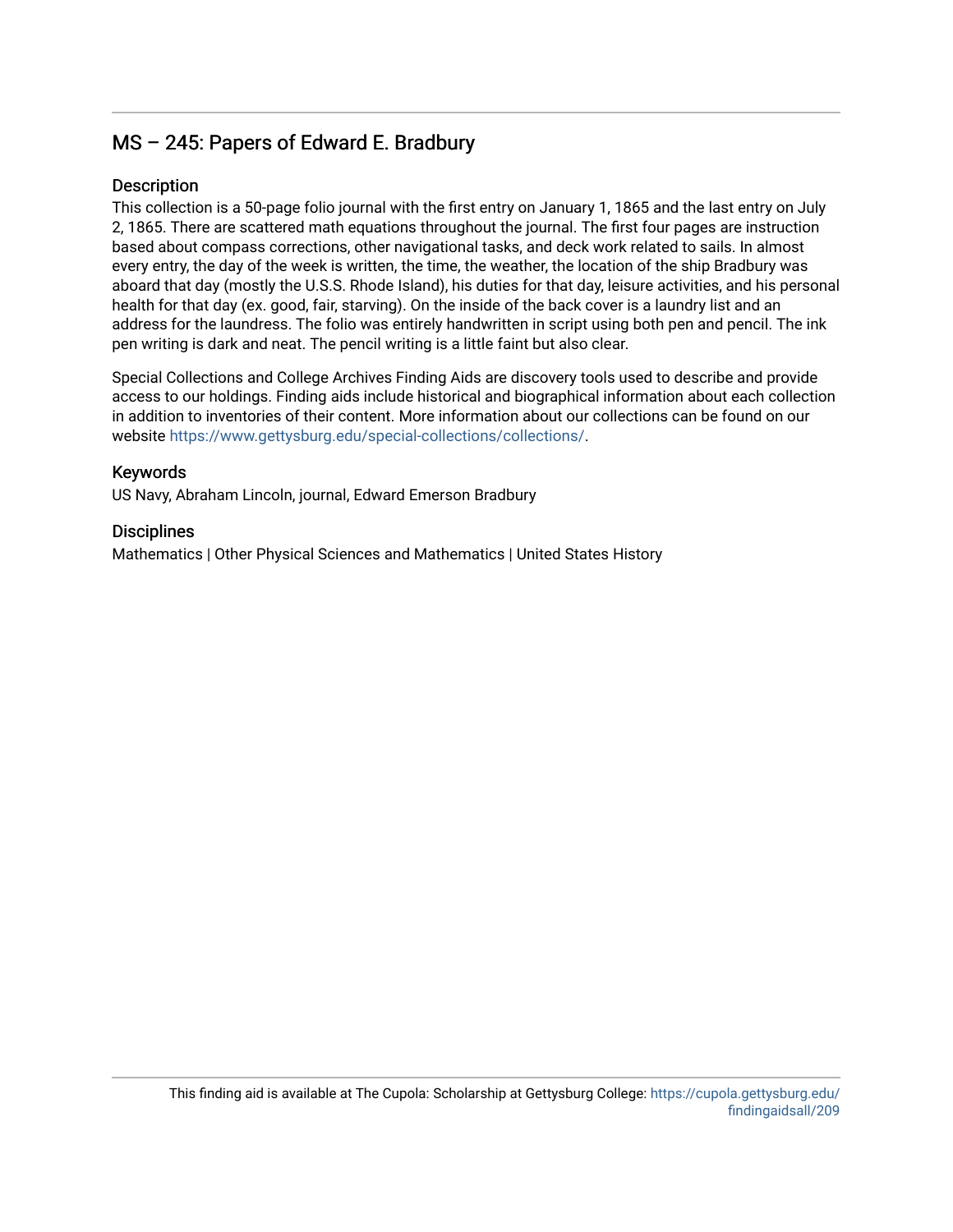

# **Guide to the MS-245: Edward E. Bradbury Civil War Naval Ledger**

**\_\_\_\_\_\_\_\_\_\_\_\_\_\_\_\_\_\_\_\_\_\_\_\_\_\_\_\_\_\_\_\_\_\_\_\_\_\_\_\_\_\_\_\_\_\_\_\_\_\_\_\_\_\_\_\_\_\_\_\_\_\_\_\_\_\_\_\_\_\_\_\_**

Cetward & Pradburg<br>Acting Masters Mate 2.1.2. Latitude 32.43 m.<br>Longitude . 76,54. m. 2. J. Ar Rhode Island.

**Jujuan K. Johnson '21 July 2019**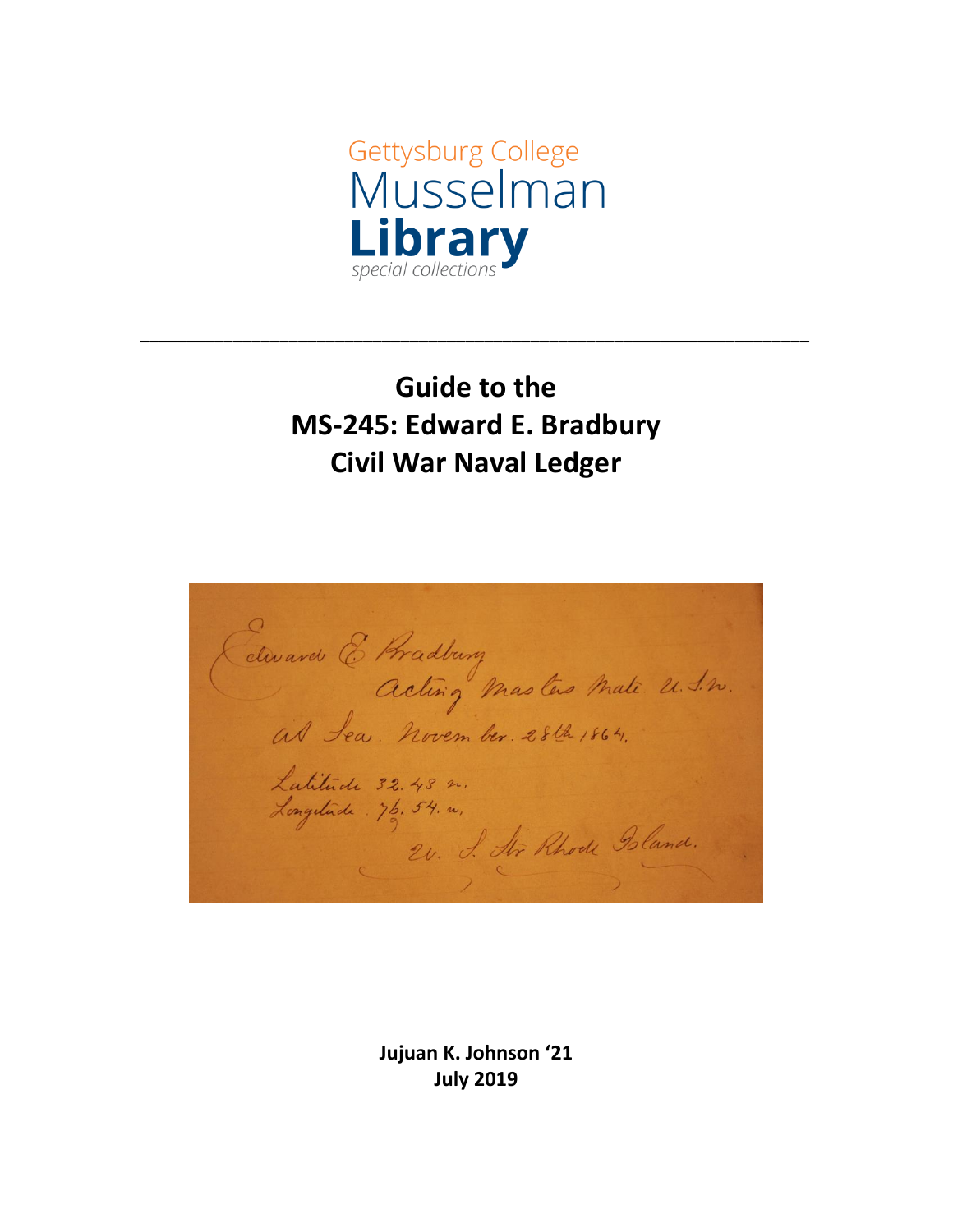### **MS – 245: Papers of Edward E. Bradbury**

(1 box, .8 cubic feet) Location: Special Collections

Inclusive Dates: November 1864-July 1865 Bulk Dates: 1865

*Processed by: Jujuan K. Johnson '21, Pohanka Intern July 2019*

#### **Provenance**

This collection was purchased from Kurt Gippert Bookseller in March 2019.

#### **Biographical Note**

Edward Emerson Bradbury (1845-1909) was a U.S. Navy sailor from 1862-1909. Bradbury first served aboard the U.S.S. *Kensington* in February 1862 as a Yeoman and then a Paymaster's Steward until August 1863. Bradbury then served on the U.S.S. *Hendrick Hudson* as a Paymaster's Clerk until November 1863. In February 1864, Bradbury was appointed an Acting Master's Mate aboard the U.S.S. *Saco* until May 1864. In August 1864, Bradbury, as Acting Master's Mate, was assigned to the U.S.S. *Rhode Island*, on which he kept a daily log. On January 15, 1865, Bradbury was engaged in the Second Assault on Fort Fisher in North Carolina. In July 1865, Bradbury was accidentally shot in his right arm and admitted to the Pensacola Naval Hospital in Florida, where his arm was then amputated. Following the end of the American Civil War, Bradbury was listed as unfit for duty, but stayed in the Navy and was assigned to many different ships like the U.S.S. *Vermont*, U.S.S. *Idaho*, U.S.S. *Vandalia*, U.S.S. *Speedwell*, and the U.S.S. *Sabine*. On February 15, 1909, Edward Emerson Bradbury died from heart disease in Bradford, Mass. and is buried there.

Bradbury was married to Annie Frances Stackpole (1850-1917) and they had two children, Dorothy Bradbury (1886-1891) and Philip B. Bradbury (1891-1950). They lived in Haverhill, Mass.

#### **Historical Note**

A few major events come up in Bradbury's journal/ledger, one of which is the death of Abraham Lincoln and 21-gun salute from surrounding ships is described after the fall of Richmond. The longest of the entries is two pages, and contains Bradbury's experiences in the Second Assault on Fort Fisher. The ship, on which Bradbury served, the U.S.S. *Rhode Island*, was responsible for recovering the crew of the sunken ironclad U.S.S. *Monitor* in 1862. The ship was renamed the *Charleston* and sold for merchant service in October 1867.